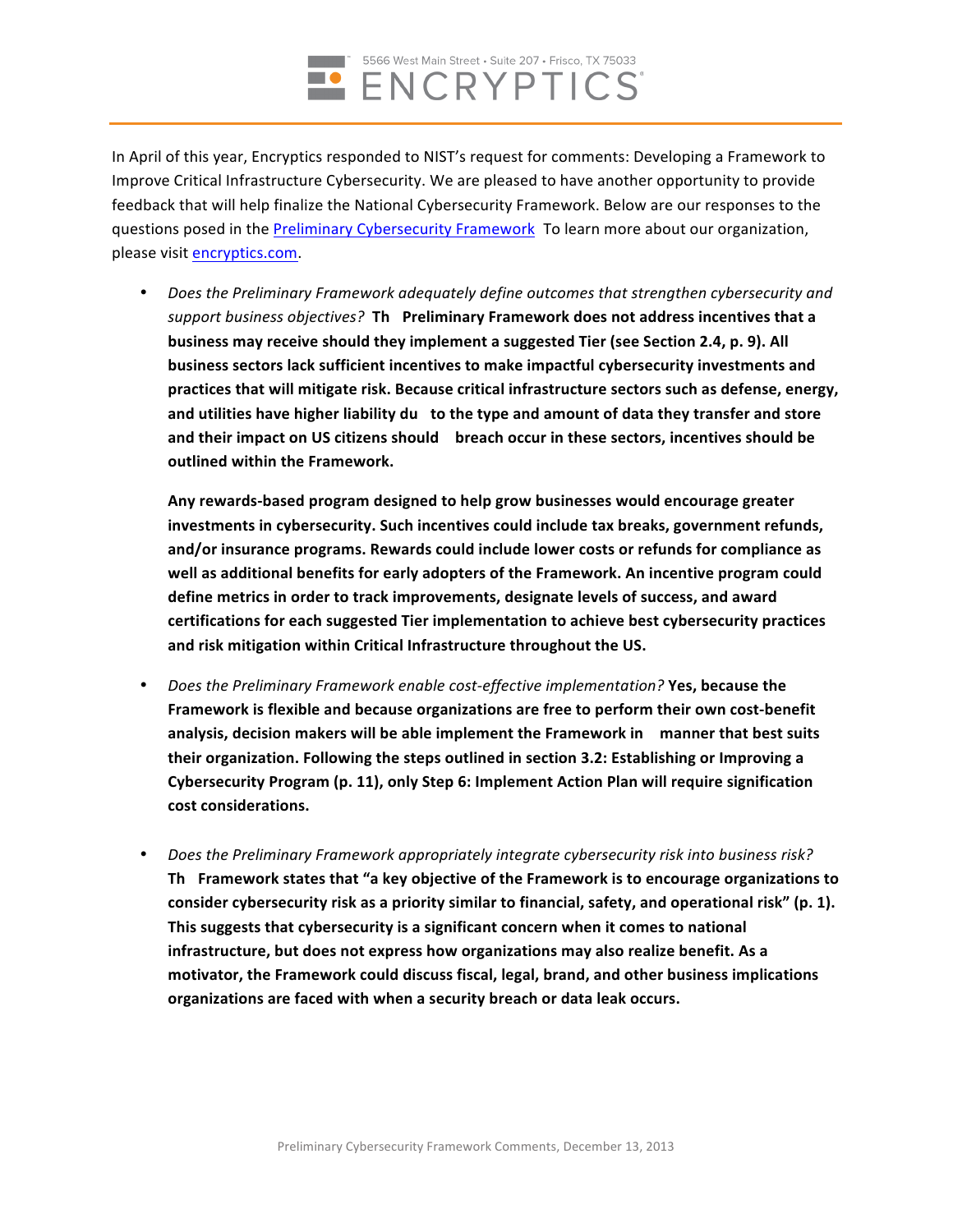

- • *Does the Preliminary Framework provide the tools for senior executives and boards of directors to understand risks and mitigations at the appropriate level of detail?* **Yes, Appendix A: Framework Core provides appropriate terminology and deconstructs cybersecurity activities in way that senior executives and boards of directors can communicate using a common language relative to cybersecurity risk, in a context that reflects their organization's current disposition and future objectives.**
- • *Does the Preliminary Framework provide sufficient guidance and resources to aid businesses of all sizes while maintaining flexibility?* **Appendix A: Framework Core provides sufficient guidance by illustrating common cybersecurity tasks. Also, the concept of security Tiers (p. 9-11) will prove especially useful to smaller organizations as it promotes a crawl, walk, run approach, which will help organizations to achieve their target security objectives over time. However, the Framework could better identify resources associated with completing each task and hyperlink these resources directly in the document to reduce the amount of time readers spend searching external sources. The Framework Core provides Informative References alongside each Subcategory, but these aren't hyperlinked, and in some cases, they don't explicitly mention the topic at hand. For example, o page 18,** *NIST SP 800-53 Rev. 4* **is listed as an Informative Reference for "PR.DS-2: Data-in-motion is secured." However,** *NIST SP 800- 5 Rev. 4* **does not explicitly mention "data in motion" anywhere in the document. If the Framework clarified the intended purpose of the Informative References and included only clearly pertinent sources, readers would be able to take better advantage of these resources.**
- • *Does the Preliminary Framework provide the right level of specificity and guidance for mitigating the impact of cybersecurity measures on privacy and civil liberties? N/A*
- • *Does the Preliminary Framework express existing practices in a manner that allows for effective use?* **Yes, the Framework Core provides good examples of existing practices, organized by Function, Category, and Subcategory. These examples provide solid foundation to help readers as they establish or improve their cybersecurity program.**
- • *Will the Preliminary Framework, as presented, be inclusive of, and not disruptive to, effective cybersecurity practices in use today, including widely-used voluntary consensus standards that are not yet final?* **Yes, the Framework accommodates widely-used voluntary consensus standards. Additional voluntary consensus standards to consider, along with protecting dataat-rest and data-in-motion (p. 18), are (a) protecting data-in-use and (b) providing pre-internet encryption. We realize the Subcategories are just suggestions and are not comprehensive, however, we believe it important to include the above referenced additions as data protection technologies have evolved to include these additional capabilities, and customers in the market are beginning to identify them as necessity for security requirements.**